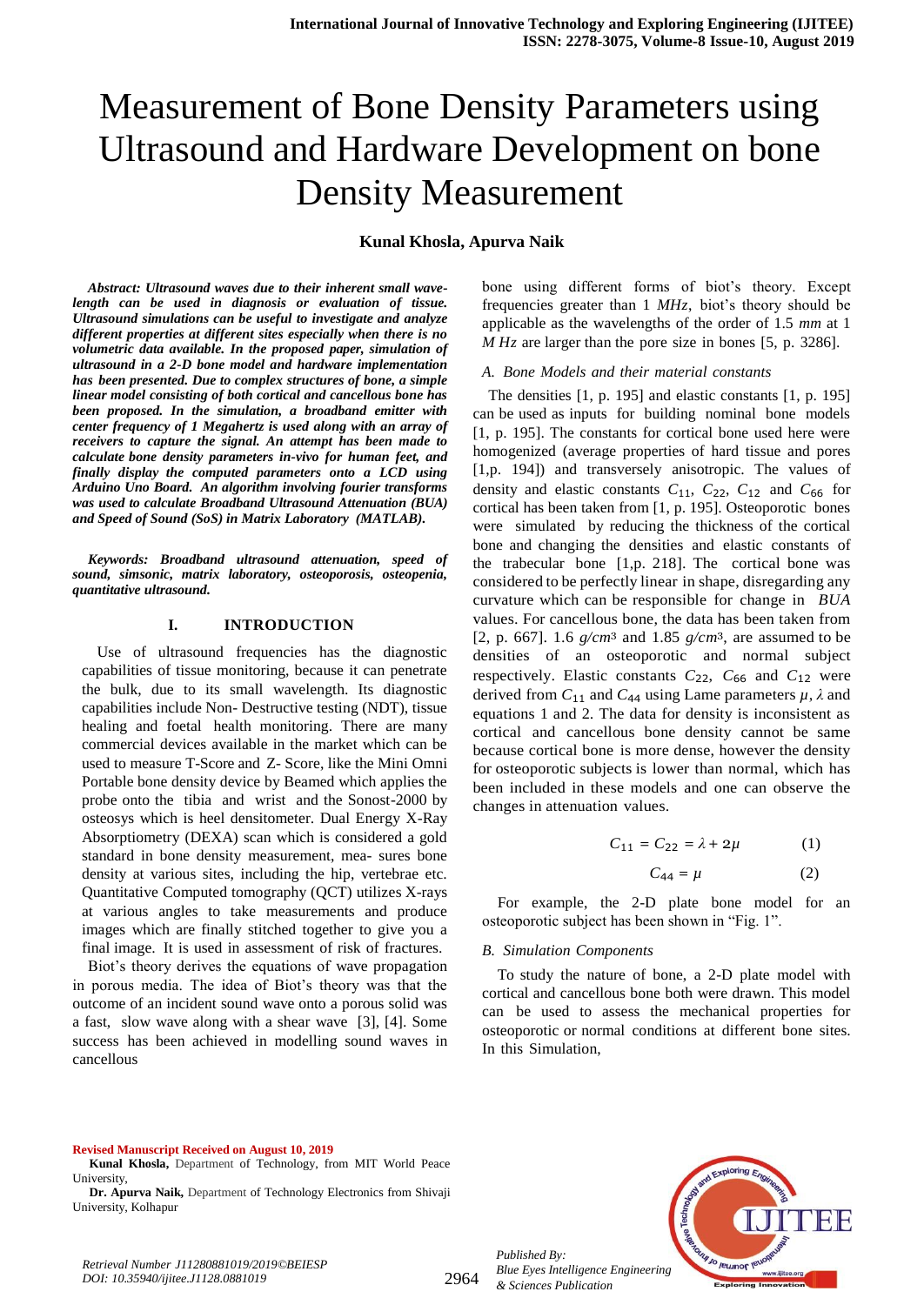# **Measurement of Bone Density Parameters using Ultrasound and Hardware Development on bone Density Measurement**



**Fig. 1. 2-D Bone plate model**

simsonic uses elastic constants and densities as parameters for laying the foundation of nominal bone model. To study the bone density parameters, of cortical and cancellous bones, a 2-D plate model with the dimensions of the calcaneus, if not there exact anatomy had been drawn. In the workstation, separate directories have been assigned for simulation for sample and reference signals. A broadband emitter with centre frequency of 1 *M Hz* is used along with an array of receivers to capture the signal. The calculation of broadband ultrasound attenuation uses the slope of attenuation versus frequency in the range 200 *KHz* to 600 *KHz*. *BUA* is a measure of frequency dependence of the attenuation of ultrasound measured in decibels/megahertz (*dB/M Hz*) and *SoS* is the speed of ultrasound in the sample expressed in meters/second (*m/s*). Attenuation, velocity can be found out by computing the fourier transform as per formulas in [6, p. 158,159] which are 3, 4, 5 and 6. Equation 3 was multiplied by 20 to convert the value into decibles.

$$
BUA(f) = \frac{A_r(f)}{A(f)}
$$

(3)

(4)

$$
v(f) = \frac{1}{\frac{1}{v_0} - \frac{Phi(f)}{2\pi f l}}
$$

 $\frac{A(f)}{A_f(f)}$ 

(5)

(6)

(7)

 $UBV(f_c) = v(f)$ 

where  $A_r$  is the amplitude spectrum of specimen in water, A is amplitude spectrum with water alone.  $V(f)$ is the phase velocity,  $v<sub>o</sub>$  is velocity of sound in water,  $f/f_c$  is the fre- quency/centre frequency, *U BV* is the ultrasound bone velocity and *l* is the length of the specimen. Stiffness index can be calculated with the help of 7 used in the Achilles system.

$$
SI = 0.67 * BUA + 0.28 * SOS - 420
$$

where *SoS*, *BUA* are the speed of sound and broadband ultrasound attenuation respectively. The plot of frequency

dependent attenuation was obtained as in "Fig. 2" for a normal subject and in figure "Fig. 3" for osteoporotic subject. The slope of the linear portion (*BUA*) was obtained in the range 500 *KHz* to 700 *KHz* .



**Fig. 2. Broadband Ultrasound Attenuation in a normal bone sample**



**Fig. 3. Broadband Ultrasound Attenuation in an osteoporotic bone sample**

## *C. Methods*

The method used here is through mode of transmission and other methods like guided waves or axial transmission can also be used to assess bone condition. In the latter approach the emitter and receiver are on the same side of the specimen.



*Retrieval Number J11280881019/2019©BEIESP DOI: 10.35940/ijitee.J1128.0881019*

2965 *& Sciences Publication Blue Eyes Intelligence Engineering* 

*Published By:*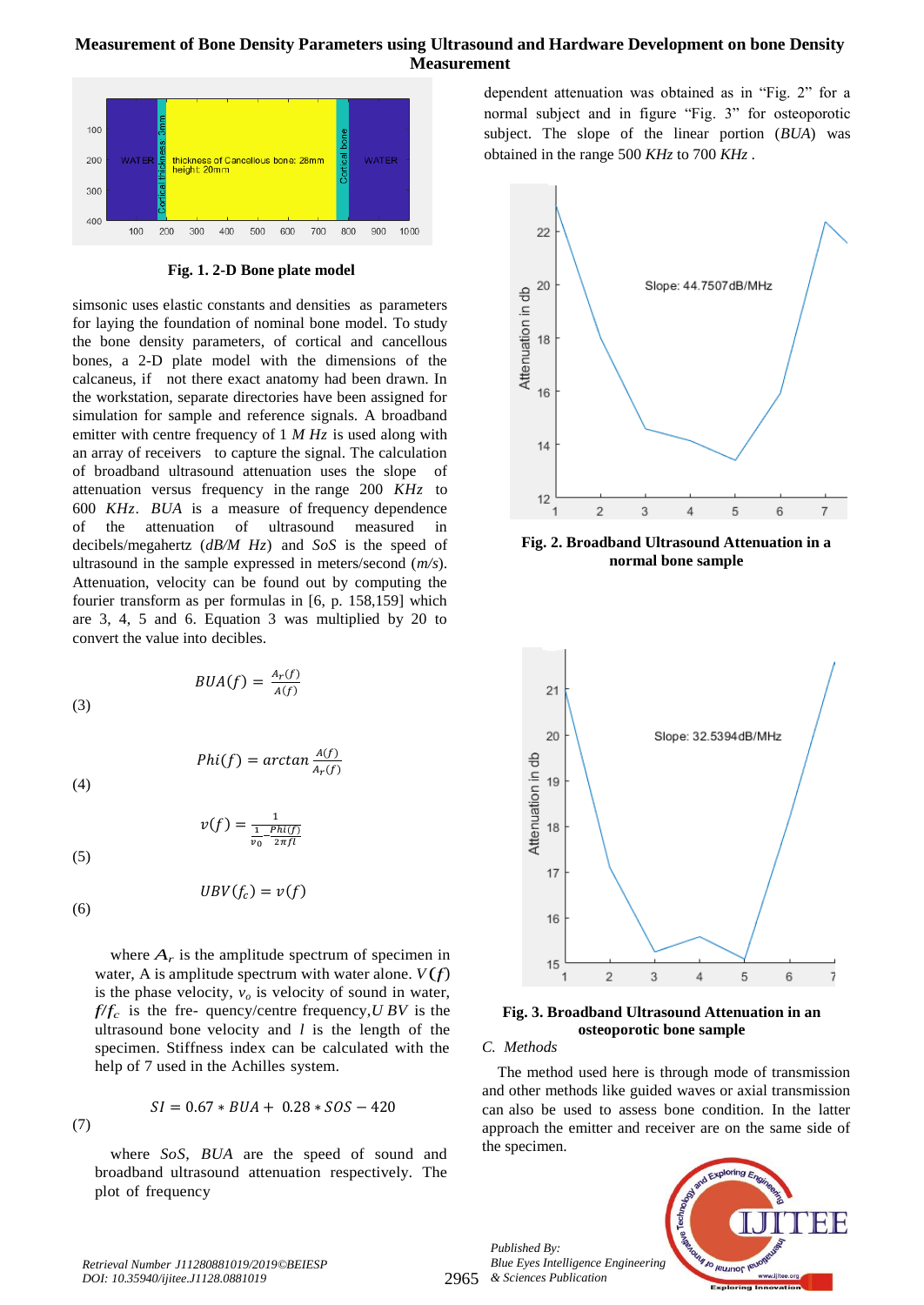Bone acts as a waveguide in this mode where the wave

travels across the surface to finally reach the receiver.

The tibia, wrist (arm) etc. are popular sites for measurement of bone density using axial transmission while the calcaneus is considered an ideal position for measurement using a pulse through technique. The length of the cortical part in the model of calcaneus was taken to be 1.5 *mm* close to the value of 1.4 *mm* in [7]. The length for cancellous part in normal subjects was considered to be 30 *mm* and 28 *mm* for osteoporotic subjects. Velocity was calculated with the help of 5 and 6.

## **II. HARDWARE DEVELOPMENT**

The hardware setup in "Fig. 4" has a MHF-400 pulser receiver by Roop Telsonic,



 Fig. 4. Hardware setup for Non-Destructive Evaluation in through transmission mode, Courtesy: Cummins College of Engineering Pune

Tektronix TBS 1062 Digital Storage Oscilloscope and a pair of 1 *MHz* broadband transducers. A Negative going trigger pulse was used for excitation of the transducer. Water was used as a reference medium in the water bath here. The data obtained showed significant attenuation when the subject's heel was placed in vitro between the transducers. The values of *BUA* and *SoS*  were noted. Data may have some errors due to calibration, motion artefacts and non-contact with sensors. To develop the analysis technique, Experimental data of in-vivo measurements of a trabecular bone sample provided by Dr. C.M. Langton was taken. A Fast Fourier Transform (FFT) window of length 512 and sampling frequency of 50 *M Hz* was used in the algorithm. To calculate *BUA* and *SoS* the methods in section I-C were followed. But this time, we focused on the linear portion between 200 *KHz* to 600 *KHz* along with a digitization frequency of 100 *MHz*.

A Liquid Crystal Display (LCD) interface with Arduino Uno board to display values of Bone Mineral Density

(BMD) in *gm/cm*<sup>3</sup> was achieved. The values obtained in algorithm were serially transmitted at a baud rate of 9600 to display BMD. The formula [8, p. 89], to compute BMD is used here, arduino package was installed in the MATLAB workstation to establish a connection between arduino and Personal Computer (PC). The setup for the same is shown in "Fig. 5".

#### **III. OBSERVATIONS**

The computed results of simulation for normal and osteoporotic subjects are shown in "table I". Along with this data, results from in vivo measurements of the human feet are shown. As it can be seen, decrease in density leads to decrease in attenuation because of loss of bone due to disease. However, there was no significant change in speed of the subjects, although osteoporotic subjects showed a very minor increase. These values will be far from close to real data, because the parameters defined were used in nominal bone models and no porosity was considered for cancellous bone which plays a significant role in change in *BUA*. Nonetheless, the decrease in *BUA*  values is of significance. It can be useful to study the role, effects of cancellous and cortical bone in measurement of *BUA* and *SoS*. Another interesting observation was the difference in values obtained from in-vitro and in-vivo measurements and the role soft tissue and other artefacts could play in these measurements.

## **IV. RESULTS**

The *SoS* and *BUA* values were computed via simulation using the software SimSonic [9] with a 1 *MHz* Gaussian pulse and fractional bandwidth of 0.55 at 3 *db* and time duration of 3 *us.*

#### **Fig. 5. LCD and Hardware setup for display of results**





*Published By: Blue Eyes Intelligence Engineering & Sciences Publication*